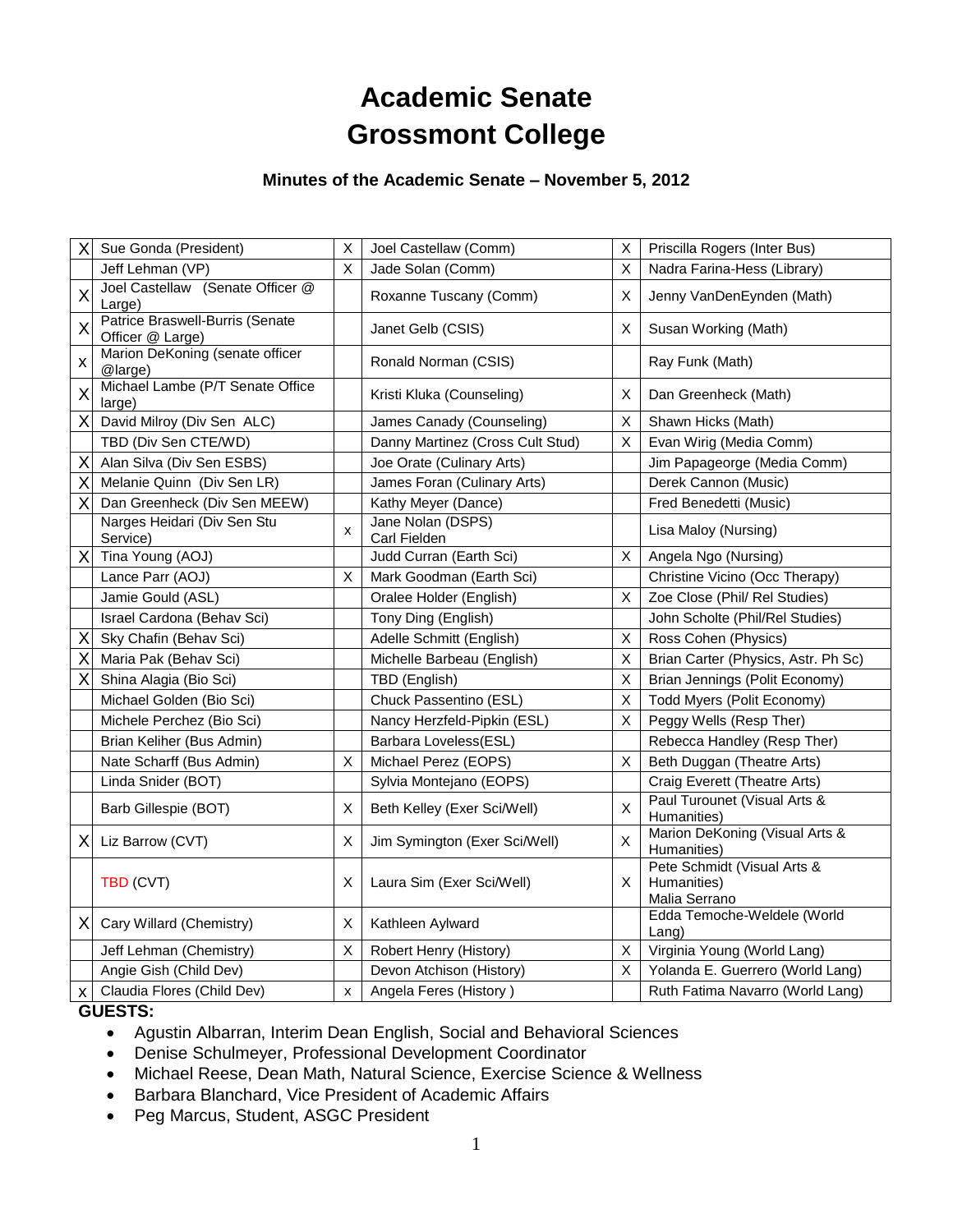- Alexander Neofitidis, Student
- Jace Watson, Student
- Nir Shtern, Student

### **RECORDER**: Rochelle Weiser

### **I. CALL TO ORDER (11:05)**

### **A. Public Comment**

**Greg Robinson:** Greg encouraged faculty to talk to their students about voting. He encourages the practice of asking students to visualize voting--asking where their polling place is, how they will get there and if they are planning on voting. It helps raise awareness for students and encourages them to vote.

**Evan Wirig:** Evan announced there is a "Get Out the Vote" rally today in the quad. An open mike is available for students, faculty and staff to speak about the issues. He encouraged everyone to stop by and speak.

- **B. Approval of Agenda M/S/U Wirig/Flores**
- **C. Approval of Minutes from October 29, 2012. M/S/U Wirig/Sims**

### **II. PRESIDENT'S REPORT – Sue Gonda**

 Sue thanked everyone for their work educating students about the election issues and the importance of voting .

# **III. COMMITTEES**

 **None**

## **IV. ACTION ITEMS**

**None**

## **V. INFORMATION ITEMS**

## **A. Grossmont College Hour--Discussion**

Sue gave background information on College Hour: The request for revisiting the possibility has come from Inter-Club Council, Associated Students of Grossmont College, and Leadership Council. Both the ASGC and ICC have voted in favor of holding a College Hour. Sue noted she had forwarded with the Agenda the summary of comments about the use of College Hour at other colleges in the State. The request is for a time when classes are not scheduled so that time is available on campus for student activities, professional development, collegewide events. [When GC had College Hour, it was Mondays, 11-12:00]

Discussion followed; the following points were raised: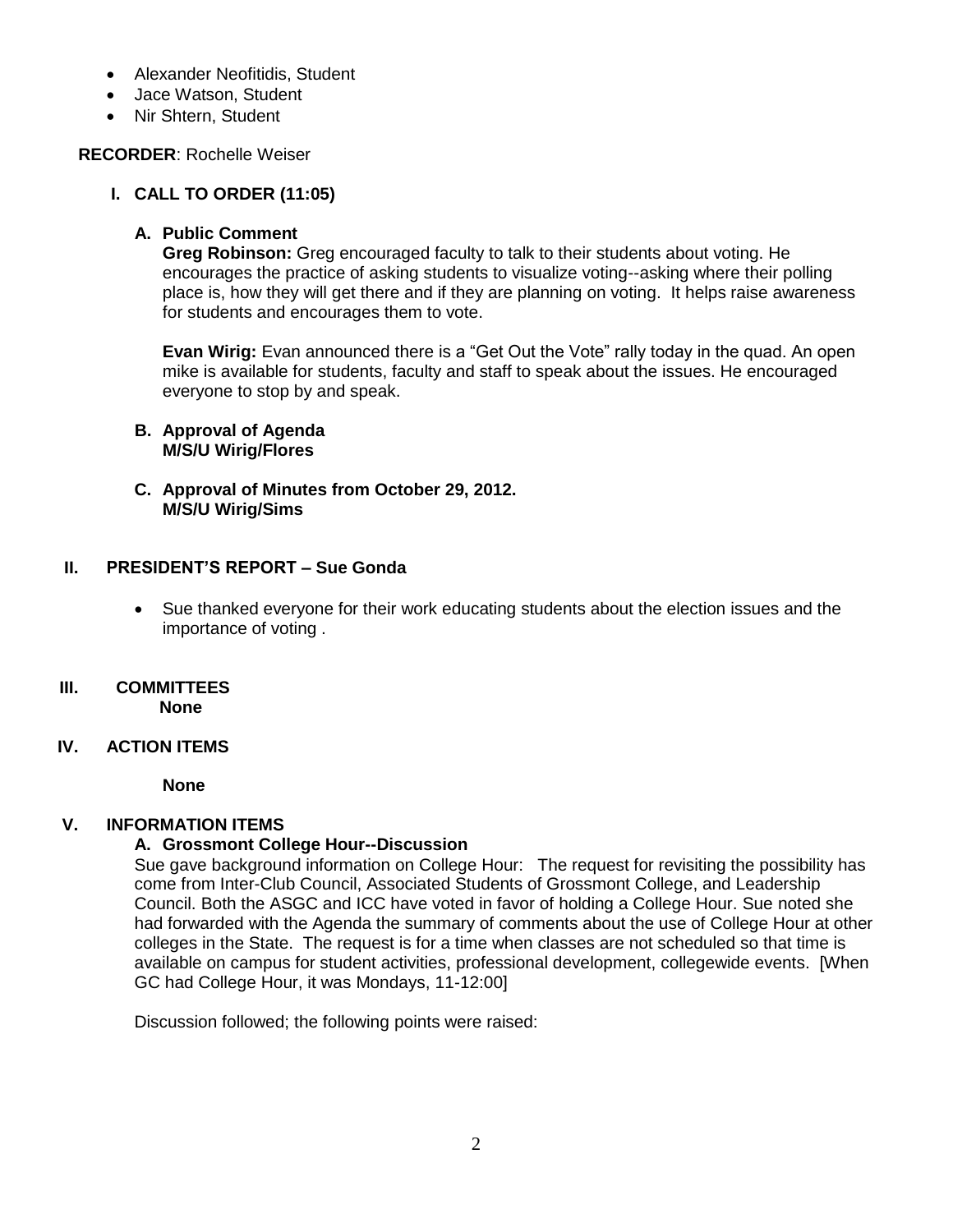Comments in favor

- Numerous studies have shown that student retention and success increases when they are engaged in campus activities. One study sent with the agenda showed that there is a 14% increase in student success when students engage in purposeful college activities.
- Inter-Club Council and ASGC both voted unanimously in favor of a College Hour
- **Student Comment**: ASGC feels the time would be extremely productive for students; they would be a captive audience and ASGC and the rest of the College can relay information to students and get them involved in campus events.
- **Student Comment**: Currently it is difficult for student participation in clubs; College Hour would give ASGC and club advisors more opportunities for students to be involved in club activities
- **Student Comment**: ASGC would plan more activities for students to use the College Hour
- **Student Comment**: It is an opportunity for social connections on campus.
- **Student Comment**: Active participation is linked to better student engagement with classes and to student success.
- **Peg, ASGC Pres.**: most of the student government graduated last year; there was a possibility of no student government this year due to lack of participation. She and a few students spoke in their classes and now the student government has 16 members; if they can do this with a few minutes in class, the opportunity to have an hour dedicated to students would be very beneficial.
- The CCSSE survey showed GC students have very low student engagement [79% do not participate in any campus activity]
- SB1456 (Student Success Task Force Recommendations) is setting requirements for students and colleges to promote student success. A campus-wide review of SB1456 might help the college meet requirements and goals for students through College Hour.
- College Hour might facilitate fulfilling the SB1456 requirements through counseling and guidance opportunities; time for students to visit tutoring labs; create time for office hours with students.
- The time could be used for many opportunities to support students and student success; would not be for one specific item. It not only serves the 40+ clubs on campus, but allows time for students to visit the tech mall, tutoring center, have a point of contact, library use
- **Student Comment**: getting involved in ASGC has impacted his level of participation in classes and made a difference in him as a student
- **Student Comment**: without College Hour and the opportunity to feel more invested, students will lose interest in college when they are faced with fewer classes available; students drop out.
- **Student Comment**: ASGC is asking for an hour and a half per week to support students
- Since student representatives are saying that students want a College Hour; faculty needs to listen to that request and look for ways to make it possible.
- It will have no financial impact on the college
- Faculty members provide role models for students; supporting a College Hour provides a model for community engagement and involvement in the community
- When Grossmont had College Hour in the past, it had a boarder impact on the community as a whole; people in the community came to campus to participate in some of the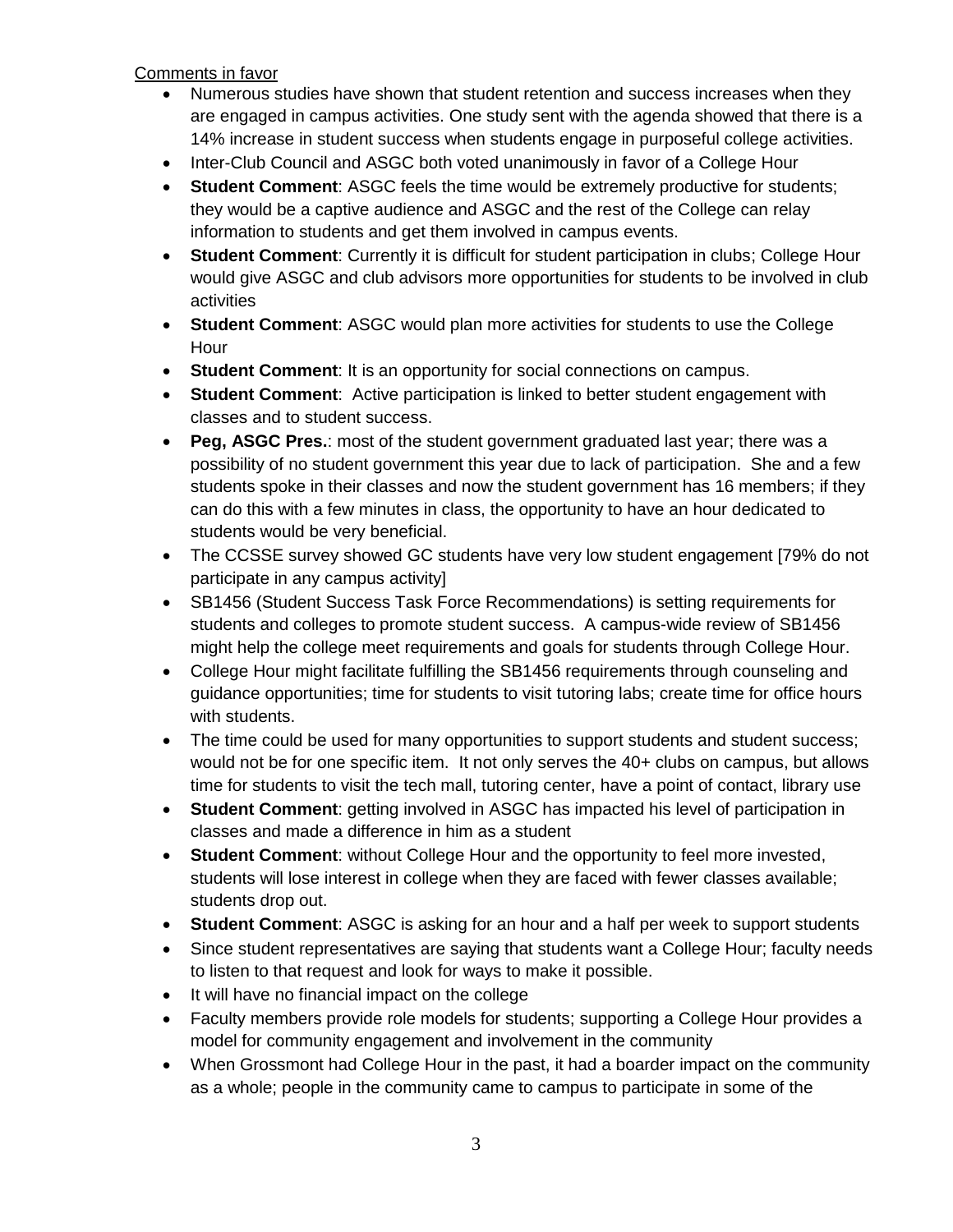activities; they can become more connected to the college, and take away information that impacts and improves their lives.

# Comments against

- Having no classes during prime time, such as at 11:00 or 12:30 would create hardships in scheduling courses for many departments
- Enrollment Strategies Committee discontinued College Hour years ago due to scheduling conflicts when we were trying to get more Full Time Equivalent Students (FTES)
- Lec/Lab are extremely difficult to schedule outside the current time slots. Lec/Lab courses are difficult to split the time or to offer as hybrid courses;
- Students have work schedules; they like to take Mon/Wed or T/Th courses and work the rest of the time
- Students do not want to be on campus any longer than needed to take courses
- Not enough evidence to support foregoing classes in favor of College Hour; No clear evidence that offering a College Hour increases student engagement.
- Offering a College Hour presents operational challenges.
- Hybrid courses compromise student engagement less time on campus.

## Regarding Solutions/Suggestions and scheduling:

- Create a task force to continue research and discussion
- There can be a process to approve scheduling exceptions for lab/lec & other courses
- Offer hybrid courses during the time (College Hour on Mon; class meets on Wed); offer Wed/Fri courses;
- Make it voluntary, department by department, not to offer courses during that time (e.g., for an hour on Mondays)
- Studies are available regarding student success and engagement; use that information to help make a decision.
- Poll students as to what they would like.

## B. **Role and duties of faculty as Committee Division Representatives- Discussion**

Questions have come up from three divisions about what the expectations are for division representatives on committees. There was a consensus that representatives should collect information from the departments in their division, provide that point of view to the committee, work collaboratively in committee for the good of the college, and then report out information from the committee.

Points raised in discussion were:

- Reps should send updates or information coming out of committees to the chairs, who can then disseminate to the rest of faculty as needed
- In the committee, reps speak from a division perspective; they should gather input from chairs/coordinators to relay to the committee
- It would help division reps if committee agendas were available before the same day of the meeting